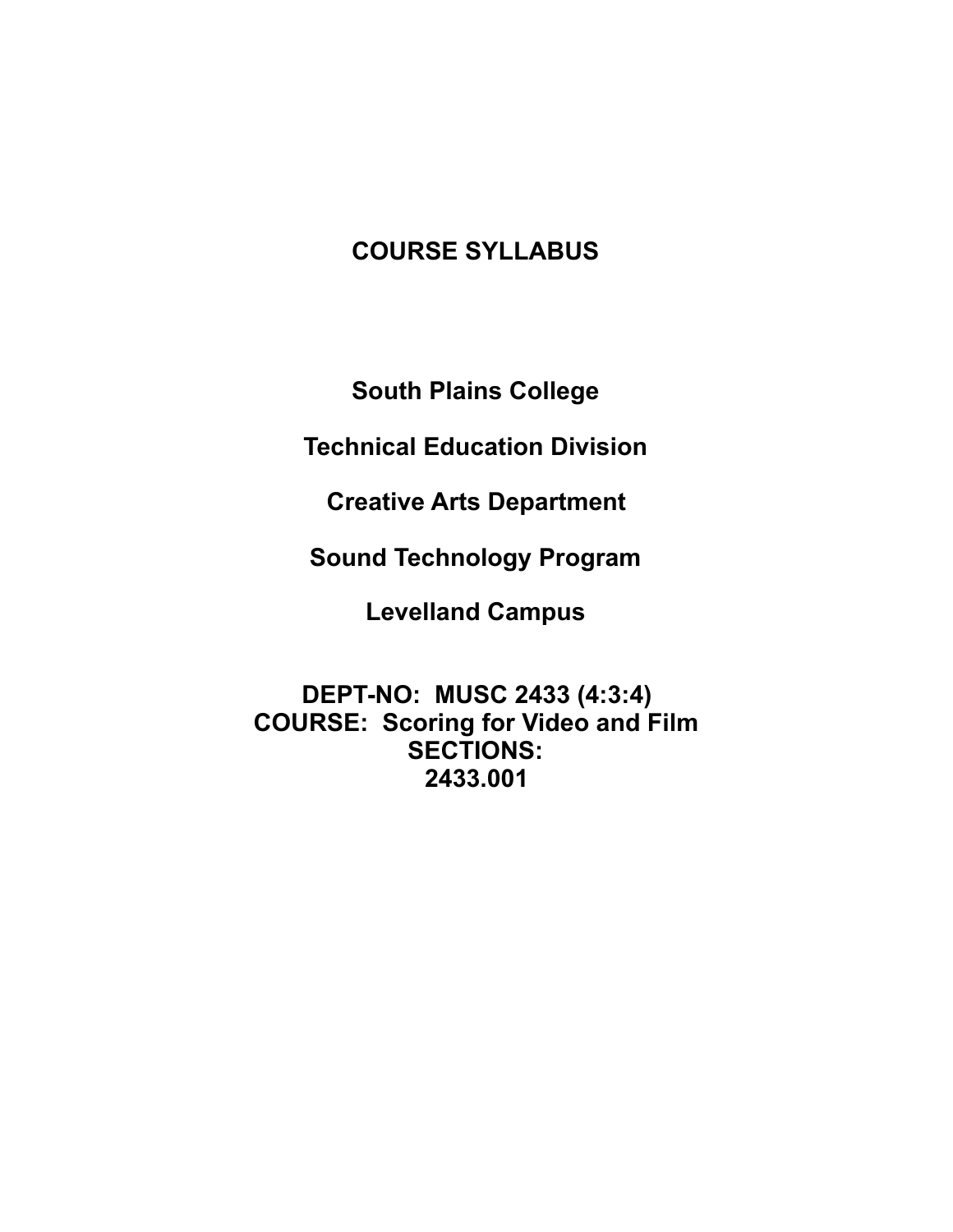## **COURSE SYLLABUS**

**COURSE TITLE:** MUSC 2433 Scoring for Video and Film **INSTRUCTOR:** Chris Neal **OFFICE:** Commercial Music Building CA 105 **PHONE:** 806-894-9611 x 2021 (direct line: 716-2021) **E-MAIL**: cneal@southplainscollege.edu **OFFICE HOURS:** POSTED ON INSTRUCTORS DOOR and online (see Communication section) **WEB SITE:** [http://southplainscollege.blackboard.com/](http://southplainscollege.blackboard.com)

# SOUTH PLAINS COLLEGE IMPROVES EACH STUDENT'S LIFE

- I. GENERAL COURSE INFORMATION**:** 
	- a. **Course Description:** Advanced concepts of technology to score and synchronize audio with video or film productions. In this course, the student is presented with an overview of the concepts and processes involved in scoring for film and video, as well as writing jingles and television themes. Advanced MIDI sequencing and other MIDI concepts; audio editing and mixing concepts related to scoring for film and video; and basic music theory are explored.
	- b. **Course Learning Outcomes:** Import video scenes into a sequencing environment; identify "hits"; select or compose music. The student will be able to: explain the uses of music in various forms of media; utilize intermediate to advanced sequencing techniques to create a score; utilize intermediate to advanced MIDI and audio editing techniques; utilize intermediate to advanced MIDI and audio mixing techniques; utilize tempo mapping techniques to conform a score to visual cues; and utilize samplers, synthesizers, and acoustic instruments to create a score. Mastering the contents of this course will enable the student to successfully create a professional sounding score.
	- c. **Course Competencies:** To receive a passing grade for this course a student must be able to master at least 60% of the skills and knowledge demonstrated throughout the semester. The student must be able to operate Pro Tools to record and sequence their scoring projects. The student will use his/her own creativity to "score" several projects. The student will mix the project to commercially accepted standards.
	- d. **Academic Integrity:** It is the aim of the faculty of South Plains College to foster a spirit of complete honesty and a high standard of integrity. The attempt of any student to present as his or her own any work which he or she has not honestly performed is regarded by the faculty and administration as a serious offense and renders the offender liable to serious consequences, possibly suspension. Students should refer to the SPC General Catalog policy regarding consequences for cheating and plagiarism. (See "Academic Integrity" as well as "Student Conduct" sections in the college catalog). At times, working with other students is encouraged for some assignments. If you have a question as to whether you may work with other students on any assignment, ask your instructor.
- II. SPECIFIC COURSE/INSTRUCTOR REQUIREMENTS:
	- a. **Textbooks**:
		- i. Acoustic and MIDI Orchestration for the Contemporary Composer, 2nd Ed. By Andrea Pejrolo & Richard DeRosa
		- ii. **Not Required, but suggested:** Creative Sequencing Techniques for Music Production. By Andrea Pejrolo
	- b. **Attendance Policy:** Any student may be withdrawn from the course at the instructor's discretion if either 1) in compliance with the general attendance policy of South Plains College, a student fails to attend class for two consecutive weeks; 2) if the student has in excess of 3 excused or unexcused absences; or 3) it is determined by the instructor based on the student's grades and attendance record that the student is unable to pass the course. Any student not present when roll is taken will be counted absent. A student who comes in after roll is taken can request that the absence be changed to a tardy after the class is over. Every absence above 3 will result in a  $\frac{1}{2}$  letter grade reduction in your final grade, as described in section "III h Attendance Policy". A Tardy counts as ½ of an unexcused absence. Excessive Absences/Drops: In order to avoid a grade of "F" appearing on his/her transcript, the student should formally withdraw from the class if he/she no longer plans to attend. Students who receive financial aid and have excessive absences will be reported to the Dean of Students. Due to the amount and technical nature of the information it is imperative that students attend and are attentive during class time. Assignments, Quizzes, etc. missed may only be made up if arrangements are made with the instructor prior to the absence. Call or email the instructor if you are not going to be able to attend.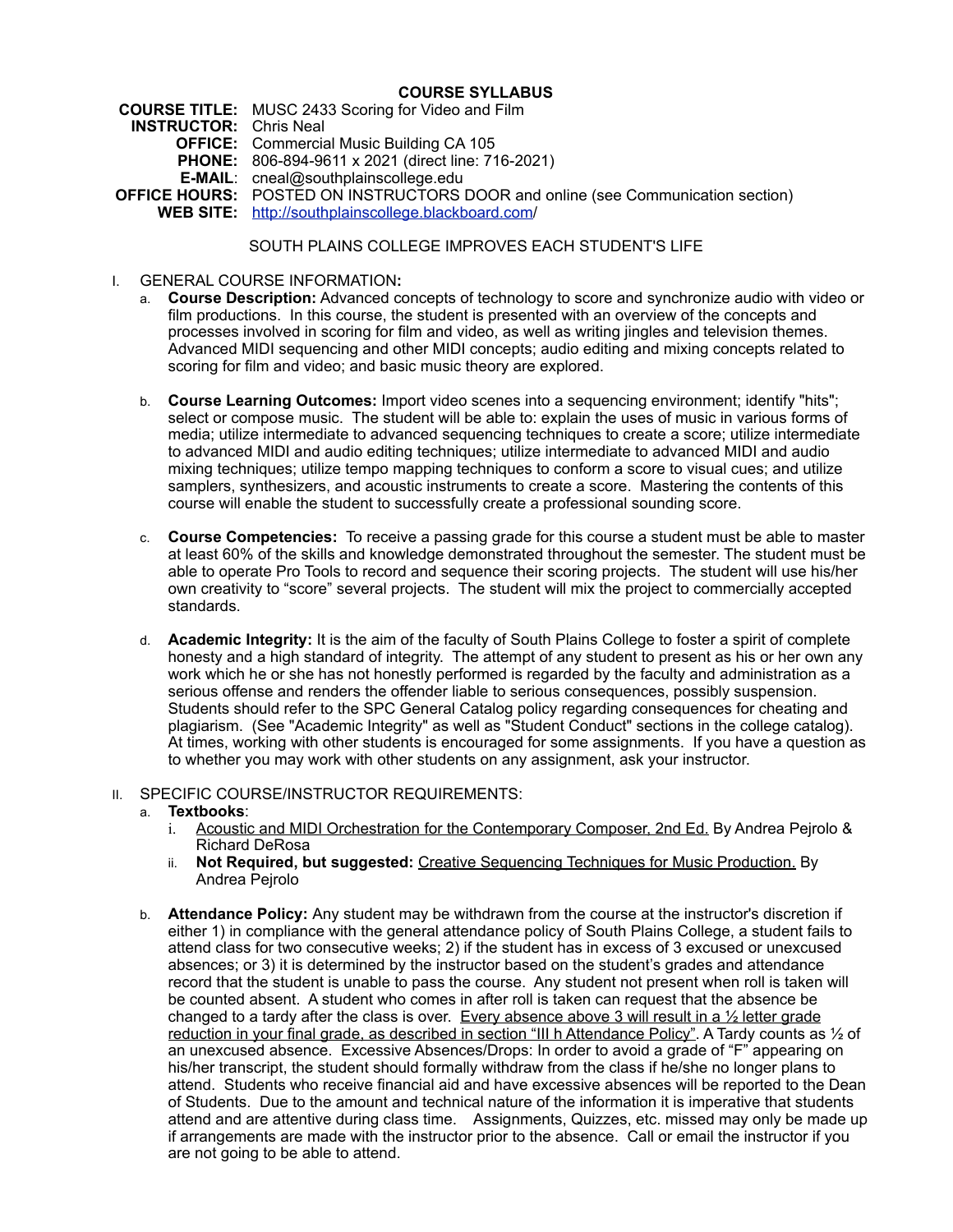## **Also see section III h for further information on Attendance.**

- c. **Assignment Policy:** Students will be required to complete various out-of-class assignments and projects. Details regarding these projects and assignments will be distributed to the class.
- d. **Workload Policy**: For college level courses you should plan on 2 hours of work outside of the classroom for every hour in the classroom. This means for a 4-credit course, like this course, you should plan on 8 hours a week for readings, homework, projects, etc. So please plan accordingly!
- e. **Weekly Preparation**: Prior to each class meeting, you are expected to have 1) read the assigned readings and 2) completed any class or homework assignments.

### f. **Communication:**

- i. Office Hours: My regular office hours will be posted on my door and are also available online on Blackboard. Other meeting times can be arranged by appointment. You may stop by my office at anytime, however, making an appointment will ensure my undivided attention. If at anytime during the semester you require help or special consideration regarding any subject, please feel free to contact me. I encourage you to utilize these office hours and appointments.
- ii. E-mail: I will utilize e-mail during the course of the semester to communicate with you. It is important that you have an active email and know how to use (or learn) e-mail, the Internet, and computing in general (such as word processing, graphics, and database management) as part of your college education.
- iii. I will utilize Blackboard (url listed at the beginning of this syllabus) to post documents, hand-outs, additional required readings and other communications online. If you have questions regarding Blackboard please see your instructor or go log-on to your MySPC page, which also can link you to Blackboard.
- g. **Grading Policy:** Students will be graded by examination, assignments, in-class exercises, projects, class participation, and quizzes.
	- i. Exams will represent 20% of your final grade.
	- ii. Projects will represent 40% of your final grade.
	- iii.Out-of-Class Assignments will represent 20% of your final grade.
	- iv.Quizzes will represent 5% of your final grade.
	- v. Professionalism will represent 15% of your final grade
	- vi.Students will not be allowed to make-up or re-take any test or quiz. Students will be allowed to take exams early by making arrangements with the instructor. Exceptions may be made for extreme medical or family related issues at the instructor's discretion.

#### h. **Grading Format:**

- i. A = 90 100%; B = 80 89%; C = 70 79%; D = 60 69%; F =  $0 59%$
- ii. The instructor reserves the right to drop any student if the student's overall grade is below 60%.

# i. **Miscellaneous:**

- i. There will be no phones, pagers, PDA's, or electronic devices of any nature allowed during testing.
- ii. All electronic devices, including cell phones and computers, must be turned off during class unless you have received instructor permission prior to class. Any student that violates the above will receive a "0" for that day and be asked to leave with an absence.
- iii.I expect: students to be on time, awake & attentive, respectful, and complete the assignments and readings on-time.
- iv.The student can expect: class to start and end on-time, proper time to prepare for tests and complete assignments, and to be treated with respect.
- j. **Late Policy:** All materials to be turned in (projects, assignments, etc) are due at the beginning of class on the due date. Any assignment or project received after the class period on the due date will be penalized based on the following, using business/school days M-F:
	- i. 1 day late: 2.5% deduction; 2 days late: 5% deduction; 3 days late: 10%; and 4 days to 1 week late: 25% deduction; Late assignments **will not be accepted after 1 week** and will receive a zero.
	- ii. There may be some assignments or projects where this late policy will not apply and the project or assignment will not be accepted beyond the due date. This will be communicated on the project details handout for the project or assignment.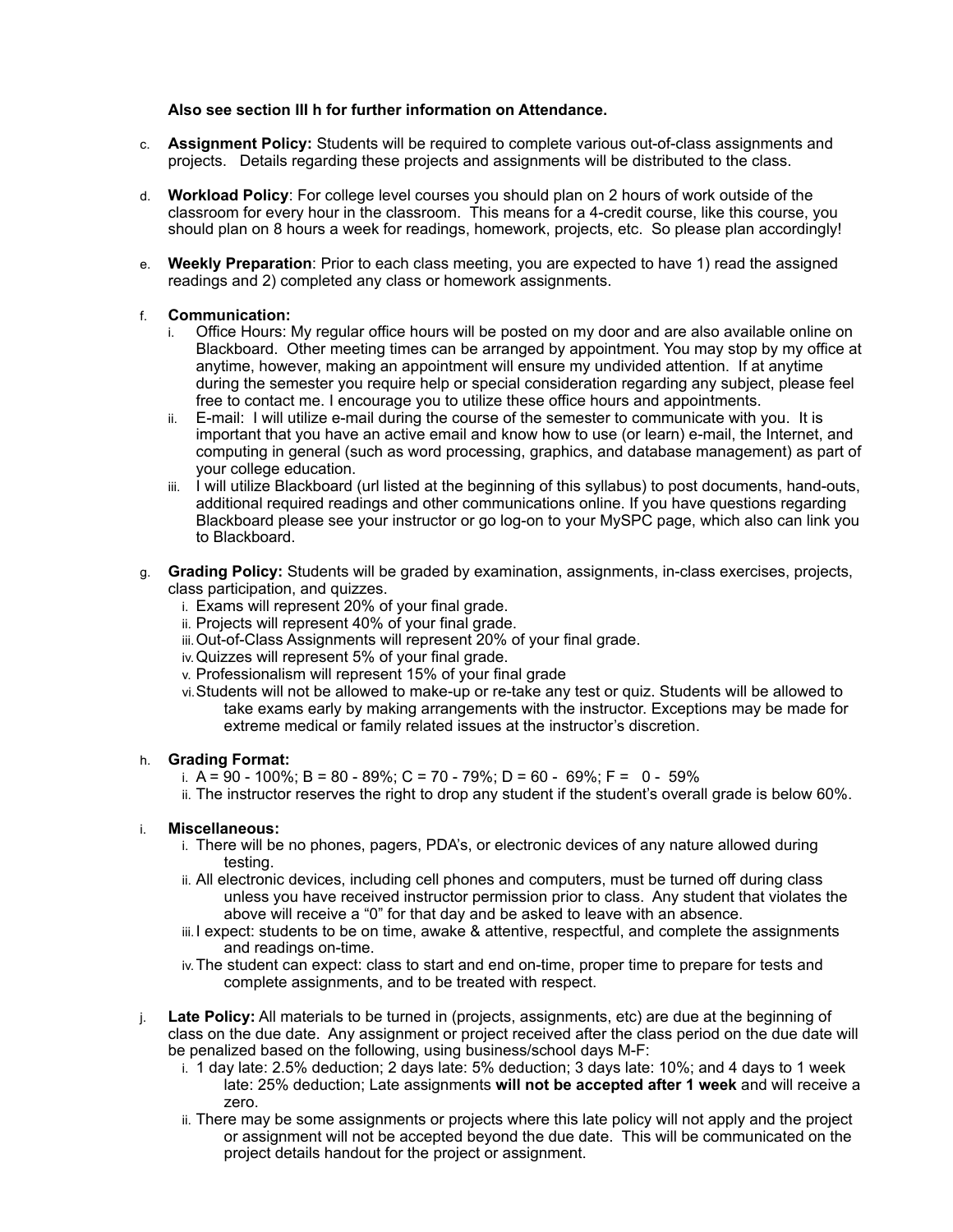## III. DESCRIPTIONS**:**

- a. **Active Participation**: Active participation in this course is required and is an important part of the learning process. Class participation points will be earned for your active participation during class discussions and class exercises. Class participation points may be lost for absence, lateness, or leaving class early. Students are expected to participate in various in-class activities that are designed to enhance the learning process. These individual and/or small group activities will make up the students class participation grade. The points from these activities may not be made up in the event of an absence.
- b. **Examinations**: The tests will be made up of any combination of multiple-choice, true/false, matching, fill-in-the-blank, hands-on, and other various formats.
- c. **Quizzes**: There will be quizzes given during and after lectures, or at the beginning of class over the assigned readings. These quizzes are intended to give the student an idea of how certain topics will be assessed on examinations, and to give the instructor feedback on the student's mastery of lecture topics.
- d. **Out-of-Class Exercises**: There will be several exercises that will be completed outside of class. The exercise will be designed to allow the student to practice the techniques taught during lectures.

### e. **Projects**:

- i. Students will compose several scoring projects. Details about these projects will be distributed to the class.
- ii. Students will receive priority studio time to work on their scoring projects if needed. Personal studio time will also be available for projects. Studio time and booking procedures will be discussed in class. Students are encouraged to take advantage of the Pro Tools systems in CA 135 for their projects and class assignments. Studio time is available on a first come - first served basis and students must comply with published studio rules when completing studio request forms.
- iii. Students must follow all recording studio rules and regulations as posted in each studio. The student engineer is responsible for making all participants in the session aware of proper procedures. If participants are unwilling to comply with studio rules, the student engineer should notify the staff member on studio watch or an instructor. Non-compliance with studio rules constitutes grounds for loss of studio privileges.
- iv. Students must follow specific guidelines in the placement, naming, storage and back-up of their studio files. Failure to follow the prescribed guidelines may result in a deduction in the student's project grade(s). Continued disregard of the policies may result in loss of studio privileges.
- v. Extreme profanity, vulgarity, or lyrical content that would be considered offensive to people of a specific race, religious belief, gender, sexual orientation or other affected groups is not suitable for the educational objectives of this project. Any attempt to record such material will result in a loss of studio privileges. No project containing such material will be accepted for grading. Acceptable conduct is expected of SPC students while engaged in school-related activities. Please refer to the general catalog and student handbook for further information.
- f. **Recording Supplies:** The student will need to provide CDs for the submitted mixes of their projects. The student will also be required to submit their session files and all necessary audio for each project, which may require the use of DVD-R media. The student must back up their project(s) on CD, DVD and/or personal hard-drive and ensure that the backup is totally functional. Your sessions may also be backed up to the "ST\_Ludwig\_Storage" hard drives. Work lost from the hard drive must not prevent the student from turning in a project. The student is responsible to purchase the necessary CDs and DVDs to turn in projects and assignments and backup their data.
- g. **Meeting Place:** the class will typically meet in CA 135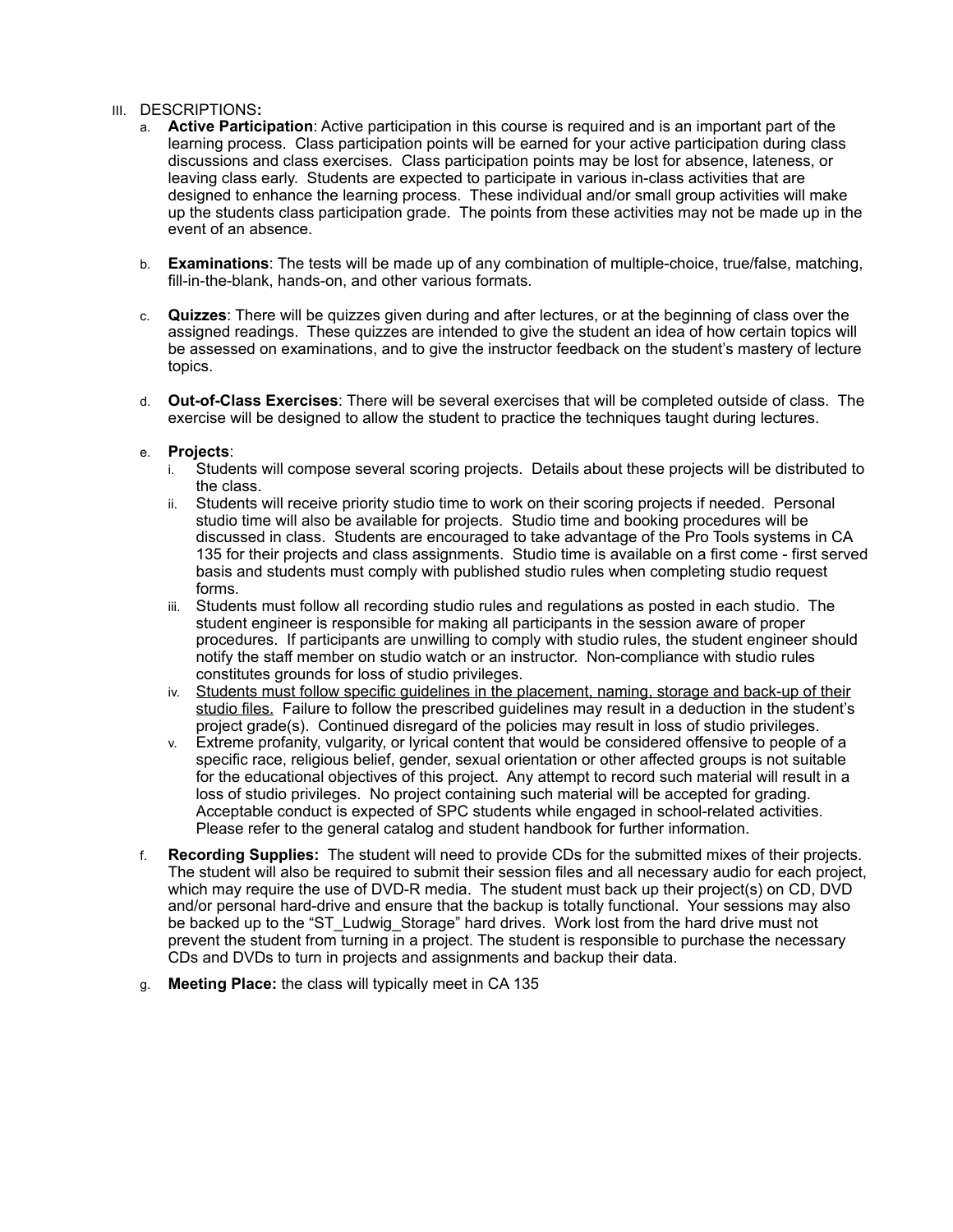h. **Attendance Policy:** Students are expected to attend all classes in order to be successful in a course. The student may be administratively withdrawn from the course when absences become excessive as defined in the course syllabus.

When an unavoidable reason for class absence arises, such as illness, an official trip authorized by the college or an official activity, the instructor may permit the student to make up work missed. It is the student's responsibility to complete work missed within a reasonable period of time as determined by the instructor. Students are officially enrolled in all courses for which they pay tuition and fees at the time of registration. Should a student, for any reason, delay in reporting to a class after official enrollment, absences will be attributed to the student from the first class meeting.

Students who enroll in a course but have "Never Attended" by the official census date, as reported by the faculty member, will be administratively dropped by the Office of Admissions and Records. A student who does not meet the attendance requirements of a class as stated in the course syllabus and does not officially withdraw from that course by the official census date of the semester, may be administratively withdrawn from that course and receive a grade of "X" or "F" as determined by the instructor. Instructors are responsible for clearly stating their administrative drop policy in the course syllabus, and it is the student's responsibility to be aware of that policy.

It is the student's responsibility to verify administrative drops for excessive absences through MySPC using his or her student online account. If it is determined that a student is awarded financial aid for a class or classes in which the student never attended or participated, the financial aid award will be adjusted in accordance with the classes in which the student did attend/participate and the student will owe any balance resulting from the adjustment

# IV. COURSE OUTLINE:

- a. Music theory throughout semester
- b. Overview of the uses of music in various media<br>c. Basic concepts of scoring and MIDI sequencing
- Basic concepts of scoring and MIDI sequencing
- d. Preparing for a scoring project<br>e. Sequencing for the Rhythm seq
- Sequencing for the Rhythm section
- f. Starting a scoring project
- g. Sequencing for the orchestra
- h. Finishing a scoring project

# I. ACCOMMODATIONS:

a. 4.1.1.1. Diversity Statement

In this class, the teacher will establish and support an environment that values and nurtures individual and group differences and encourages engagement and interaction. Understanding and respecting multiple experiences and perspectives will serve to challenge and stimulate all of us to learn about others, about the larger world and about ourselves. By promoting diversity and intellectual exchange, we will not only mirror society as it is, but also model society as it should and can be.

b. 4.1.1.2. Disabilities Statement

Students with disabilities, including but not limited to physical, psychiatric, or learning disabilities, who wish to request accommodations in this class should notify the Disability Services Office early in the semester so that the appropriate arrangements may be made. In accordance with federal law, a student requesting accommodations must provide acceptable documentation of his/ her disability to the Disability Services Office. For more information, call or visit the Disability Services Office at Levelland (Student Health & Wellness Office) 806-716-2577, Reese Center (Building 8) 806-716-4675, or Plainview Center (Main Office) 806-716-4302 or 806-296-9611.

- c. 4.1.1.3. Non-Discrimination Statement South Plains College does not discriminate on the basis of race, color, national origin, sex, disability or age in its programs and activities. The following person has been designated to handle inquiries regarding the non-discrimination policies: Vice President for Student Affairs, South Plains College, 1401 College Avenue, Box 5, Levelland, TX 79336. Phone number 806-716-2360.
- d. 4.1.1.4 Title IX Pregnancy Accommodations Statement If you are pregnant, or have given birth within six months, Under Title IX you have a right to reasonable accommodations to help continue your education. To activate accommodations you must submit a Title IX pregnancy accommodations request, along with specific medical